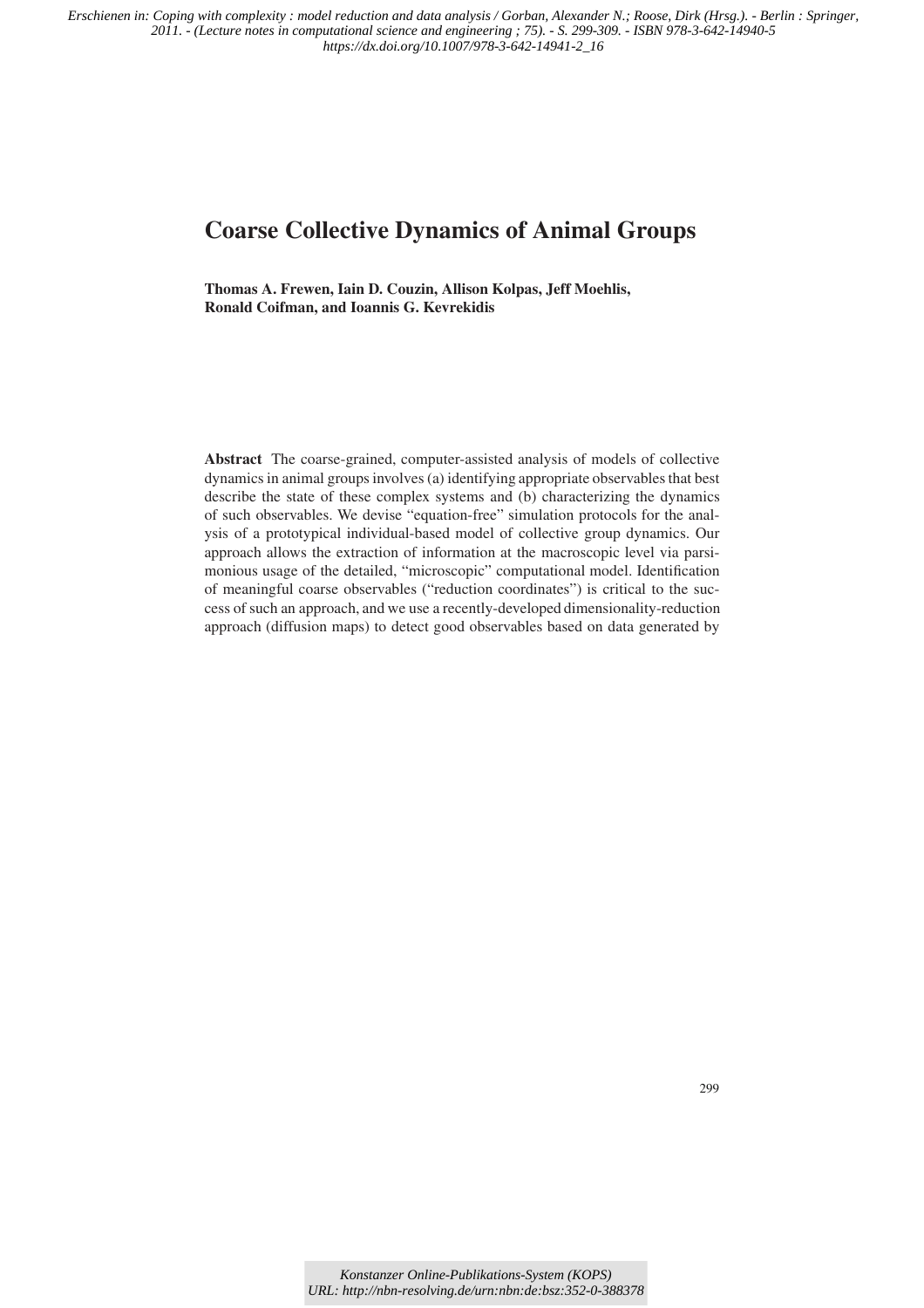local model simulation bursts. This approach can be more generally applicable to the study of coherent behavior in a broad class of collective systems (e.g., collective cell migration).

## **1 Introduction**

Many animal groups such as fish schools and bird flocks display remarkable collective behavior such as coherent group motion and transitions between different group configurations [1–4]. A small number of *informed* individuals in such animal groups, namely those with a preferred direction of motion, have been shown to be capable of influencing the group by facilitating the transfer of information, such as the location of a migration route, resources, or predators, to uninformed group members [5]. Understanding the mechanisms of information transfer in these and other biological systems is a problem of fundamental interest.

We consider a 1-dimensional model of animal group motion based on the 2-dimensional individual-based model in [6]. The direction of travel for each individual in the group is computed based on the occupancy of surrounding "zones of information." A single informed individual in the group has a preferred direction of travel. Model simulations indicate "stick-slip"–type dynamic behavior: the group appears to be "stuck in place" some of the time, with no net motion of its centroid; at other times the group clearly travels in the preferred direction of the informed individual.

We analyze the dynamics of this model problem through the computation of an effective free energy surface, obtained in terms of a suitable *reaction coordinate* that characterizes the state of the system. Such a reaction coordinate is first proposed by trial and error, after extended computational exploration of the dynamics. We then use *diffusion maps*[7] to extract the appropriate observable (the reaction coordinate) in an automated fashion; this involves the computation of the leading eigenvectors of the weighted Laplacian on a graph constructed from direct simulation data. Such data-mining procedures can directly link with, and facilitate, coarse-graining algorithms; in particular, there is a natural connection between these manifoldlearning techniques and the equation-free framework [8] for complex/multiscale system modeling. The coarse variables identified through diffusion maps can be used to design, initialize, and process the results of short bursts of detailed simulation, whose purpose is to extract coarse-grained, macroscopic information from the fine scale, microscopic solver. We will also briefly discuss procedures for translating between physical system variables and these data-based coarse variables (observables).

### **2 Model Description**

We consider a 1-dimensional model of collective group motion where each individual *i* in a group of size N is characterized by its position  $c_i(t)$ , speed  $s_i(t) > 0$ , and direction of travel  $v_i(t)$ . These quantities are updated for each individual at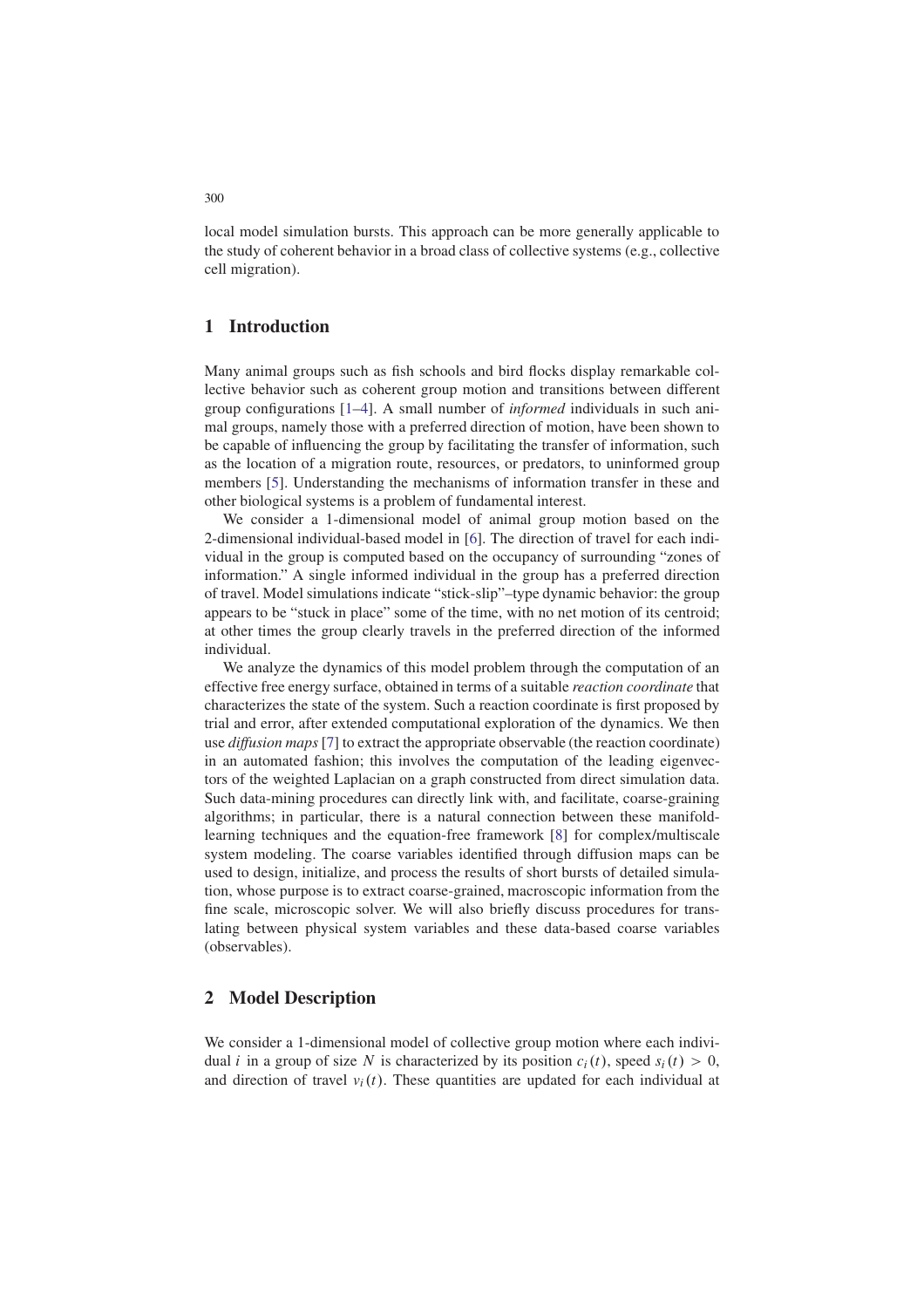

**Fig. 1** Zones of information surrounding an individual in our spatially one-dimensional model. Position along the spatial axis is indicated by a *black dot*; the large *triangle* indicates direction of travel. The *zone of deflection*  $Z_d$  extends a distance  $L_{zod}$  to the *left* and *right* of the individual. The zone of attraction  $Z_a$  extends a distance  $L_{zoa}$  beyond the edges of  $Z_d$ . In our simulations we use  $L_{zod} = 0.1, L_{zoa} = 4, N = 10$  individuals, and an agent response time  $\Delta t = 0.1$ 

each time step (the time step size  $\Delta t$  may be interpreted as the response time of an individual). The individual update rules are based on the distribution of neighbors in spatial "zones" of information surrounding each individual as indicated in Fig. 1 (model parameter values are indicated in caption).

In an inner *zone of deflection*  $Z_d$ , collisions with near neighbors are avoided. When this zone is occupied for individual  $i$  its desired direction of travel at the next time step  $d_i(t + \Delta t)$  may be computed using

$$
d_i(t + \Delta t) = -\frac{\sum_{\substack{j \neq i \\ j \in Z_d}} \frac{c_j(t) - c_i(t)}{|c_j(t) - c_i(t)|}}{|\sum_{\substack{j \neq i \\ j \in Z_d}} \frac{c_j(t) - c_i(t)}{|c_j(t) - c_i(t)|}|}.
$$
(1)

This equation reduces to

$$
d_i(t + \Delta t) = \frac{N_{L, Z_d}(i) - N_{R, Z_d}(i)}{|N_{L, Z_d}(i) - N_{R, Z_d}(i)|}
$$
(2)

where  $N_{L,Z_d}(i)$   $(N_{R,Z_d}(i))$  is the number of individuals to the left (right) of individual  $i$  within its zone of deflection. Individuals with an occupied zone of deflection prioritize avoidance by ignoring the positions and directions of travel of others outside of  $Z_d$ . Individual *i* only interacts with those in an outer *zone of attraction*  $Z_a$ if its zone of deflection is empty. Individuals align with and are attracted towards neighbors in this outer zone. The desired direction of travel for individual  $i$  (with no neighbors in  $Z_d$ ) is calculated from

$$
d_i^0(t + \Delta t) = \frac{N_{R,Z_a}(i) - N_{L,Z_a}(i)}{|N_{R,Z_a}(i) - N_{L,Z_a}(i)|} + \sum_{j \in Z_a} \frac{v_j(t)}{|v_j(t)|}
$$
(3a)

$$
d_i(t + \Delta t) = \frac{d_i^0(t + \Delta t)}{|d_i^0(t + \Delta t)|}
$$
\n(3b)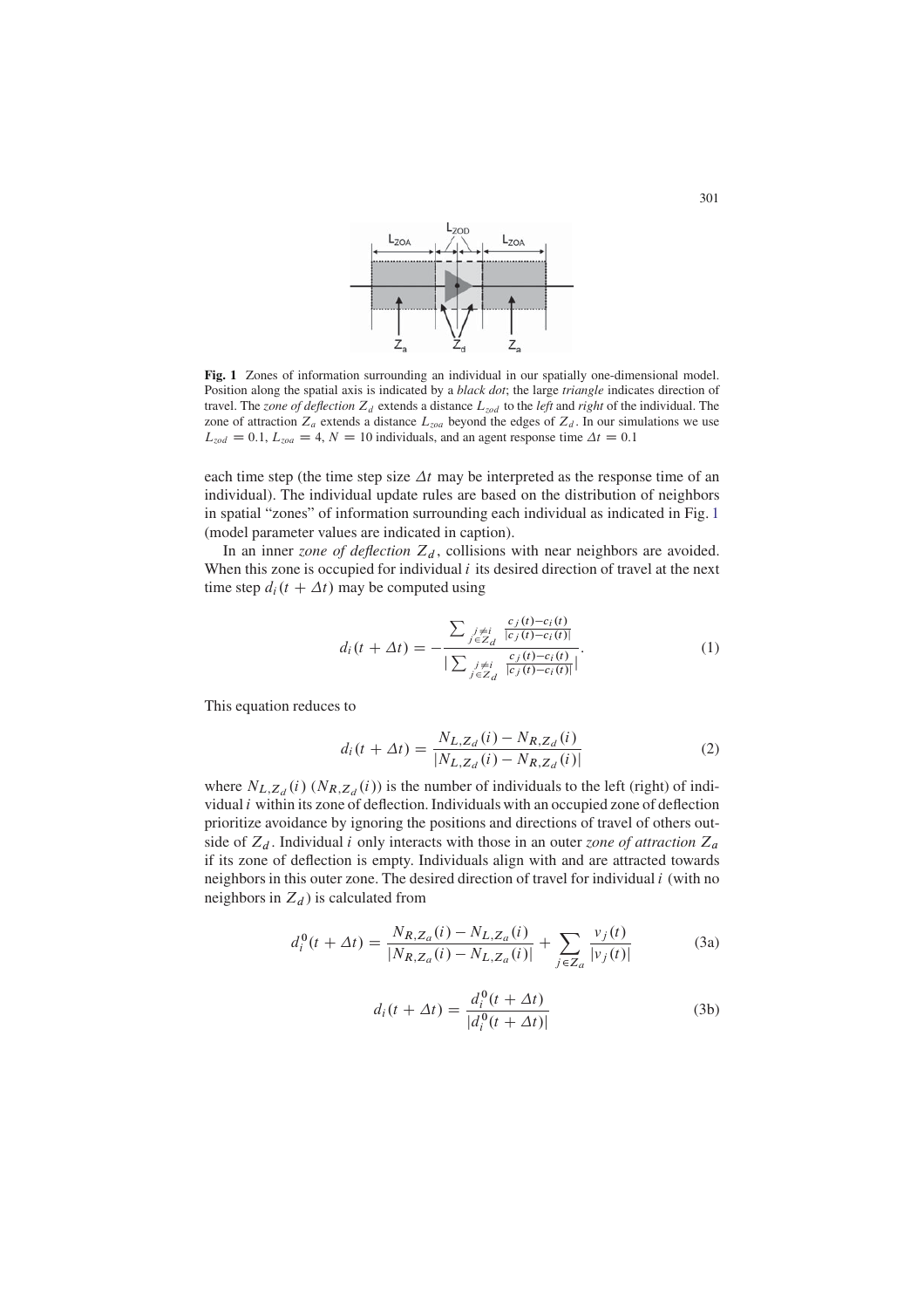where  $N_{L,Z_a}(i)$   $(N_{R,Z_a}(i))$  is the number of individuals to the left (right) of individual  $i$  within its zone of attraction, and the second term on the right hand side in (3a) is a contribution based on the direction of travel of neighbor  $j(\nu_i(t))$  at the current time step; the summation includes individual  $i$ . The desired directions of travel for each individual in the group are computed using (2) and (3).

Individuals within the group having a preferred direction of travel (here, to the right) are called *informed*; all other group members are *naive*. We consider a single informed group individual here; the "level" of information of this individual is set by the parameter  $p_{inf} = 0.2$  which is the probability with which its desired direction of travel is set to its preferred direction at each time step (irrespective of the dynamics indicated by the zone rules). This parameter determines the balance between interactions with neighbors and a preferred travel direction for the informed individual.

As in [9], information uncertainty is incorporated in the model by flipping the desired travel direction of each individual with a small probability  $p_{flip} = 0.001$ using a random number drawn from the uniform distribution to give the actual direction of travel for each individual at the next time step  $v_i(t + \Delta t)$ . The positions of the individuals are updated using

$$
c_i(t + \Delta t) = c_i(t) + s_i(t + \Delta t)v_i(t + \Delta t)\Delta t.
$$
 (4)

The initial positions and directions of travel for each individual are set randomly. The speed of each individual is reset at each time step by drawing from the normal distribution  $N(\mu_s = 0.85, \sigma_s^2 = 6.25 \times 10^{-4})$ .

### **3 Stick-Slip Phenomena**

The variation of the group centroid with the number of time steps, along with the position of the informed individual, simulated with the model described in the previous section, is shown in Fig. 2 for three different values of  $p_{inf}$ . The simulation results clearly visually suggest stick-slip-type behavior, with instances where the group is stuck in place (individuals "vibrate" in place) and also periods where the swarm flows in the preferred direction of the informed individual (here, to the right). In Fig. 2 flat (sloped) regions of the centroid profile correspond to *stick* ( $slip$ ) regimes. At higher values of  $p_{inf}$  the group travels further with less stick; we analyze the  $p_{inf} = 0.2$  case in greater detail since it shows a balance between instances of stick and slip. The position of the informed individual at each step (black jagged line for  $p_{inf} = 0.2$ ) in Fig. 2 suggests that the group sticks (slips) when the informed individual is distant from (close to) the group centroid. Extensive observation of transient simulations characterized by such behavior suggests,

302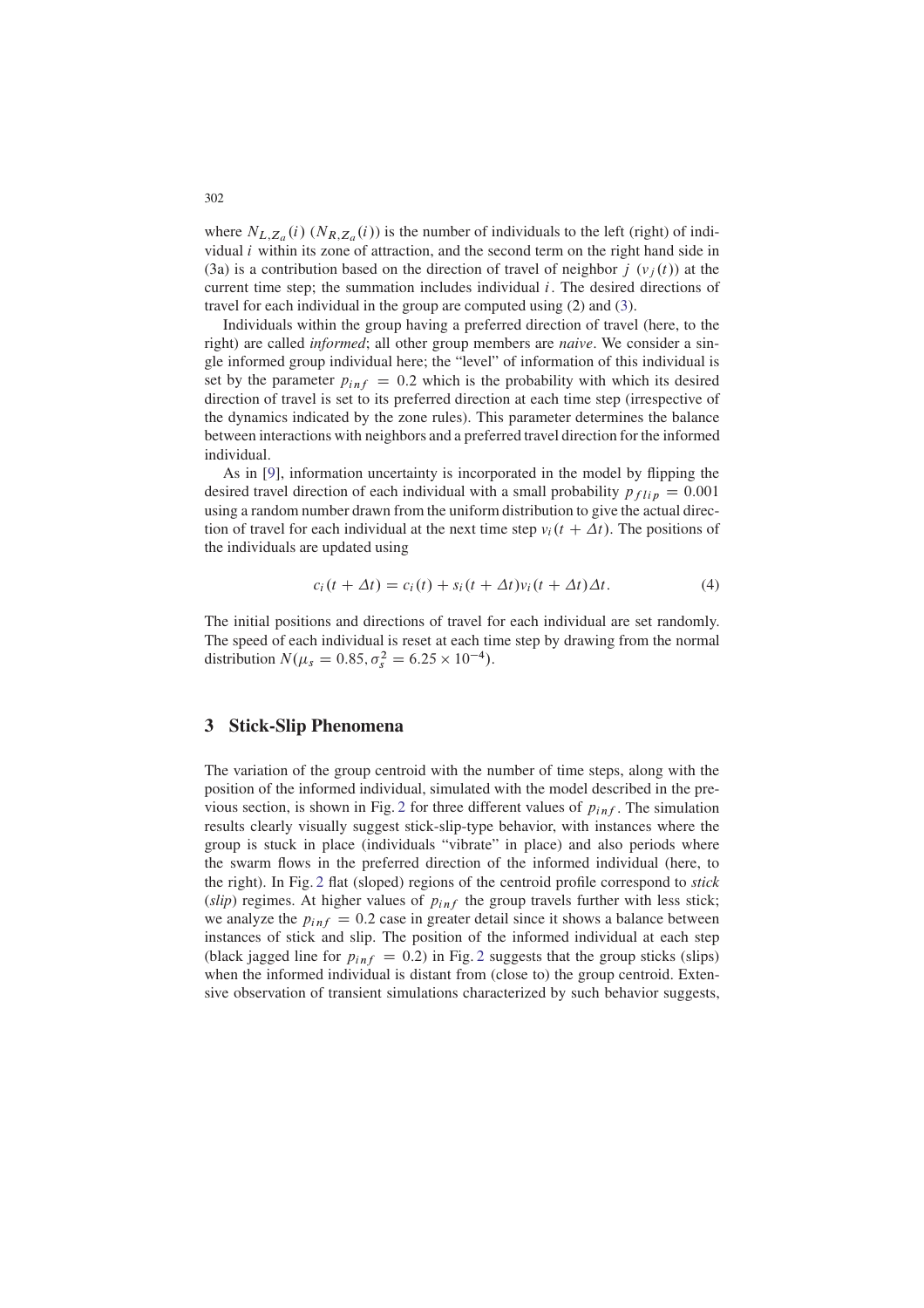

**Fig. 2** Variation of group centroid and informed position as a function of simulation time step number for different values of  $p_{inf}$ , indicating stick-slip group motion. Jagged *light grey lines* (*top*, *middle*, and *bottom*) indicate centroid position, jagged *dark grey/black lines* (*top*, *middle*, and *bottom*) indicate position of the informed individual (*bottom:*  $p_{inf} = 0.1$ , *middle:*  $p_{inf} = 0.2$ , *top*:  $p_{inf} = 0.4$ ) Stick-slip regimes for  $p_{inf} = 0.2$  case are indicated in the text at the top of the figure, and separated by *dashed vertical lines*. *Grey open circle* (*square*) shows sample group configuration in slip (*stick*) regime with informed individual *shaded black*; *square* region at *top right* provides a close-up view of the group centroid and informed position for the  $p_{inf} = 0.4$  case

as a possible *reaction coordinate* that characterizes the state of the system,  $R(t)$ given by

$$
R(t) = c_{inf}(t) - \overline{c}(t)
$$
\n(5)

where  $c_{inf}(t)$  is the position of the informed individual, and  $\overline{c}(t) = \frac{1}{N} \sum_{i=1}^{N} c_i(t)$ is the group centroid. The evolution of this human experience-based coordinate (which we will call the "MAN" reaction coordinate)  $R(t)$  with the simulation time step number (along with the corresponding centroid evolution) is plotted in Fig. 3. When the value of  $R(t)$  is less than about 0.3 (middle panel) the group tends to slip – the informed individual is either at the rear or close to the centroid of the group. For values of  $R(t)$  above approximately 0.3 the group is "stuck" – and the informed individual lies at the leading edge of the group.

We selected the "MAN" reaction coordinate  $R(t)$  by inspecting the results of many simulations; an alternative, data-based computational procedure that automates the detection of such a coordinate (diffusion maps) will be described in Sect. 5 below.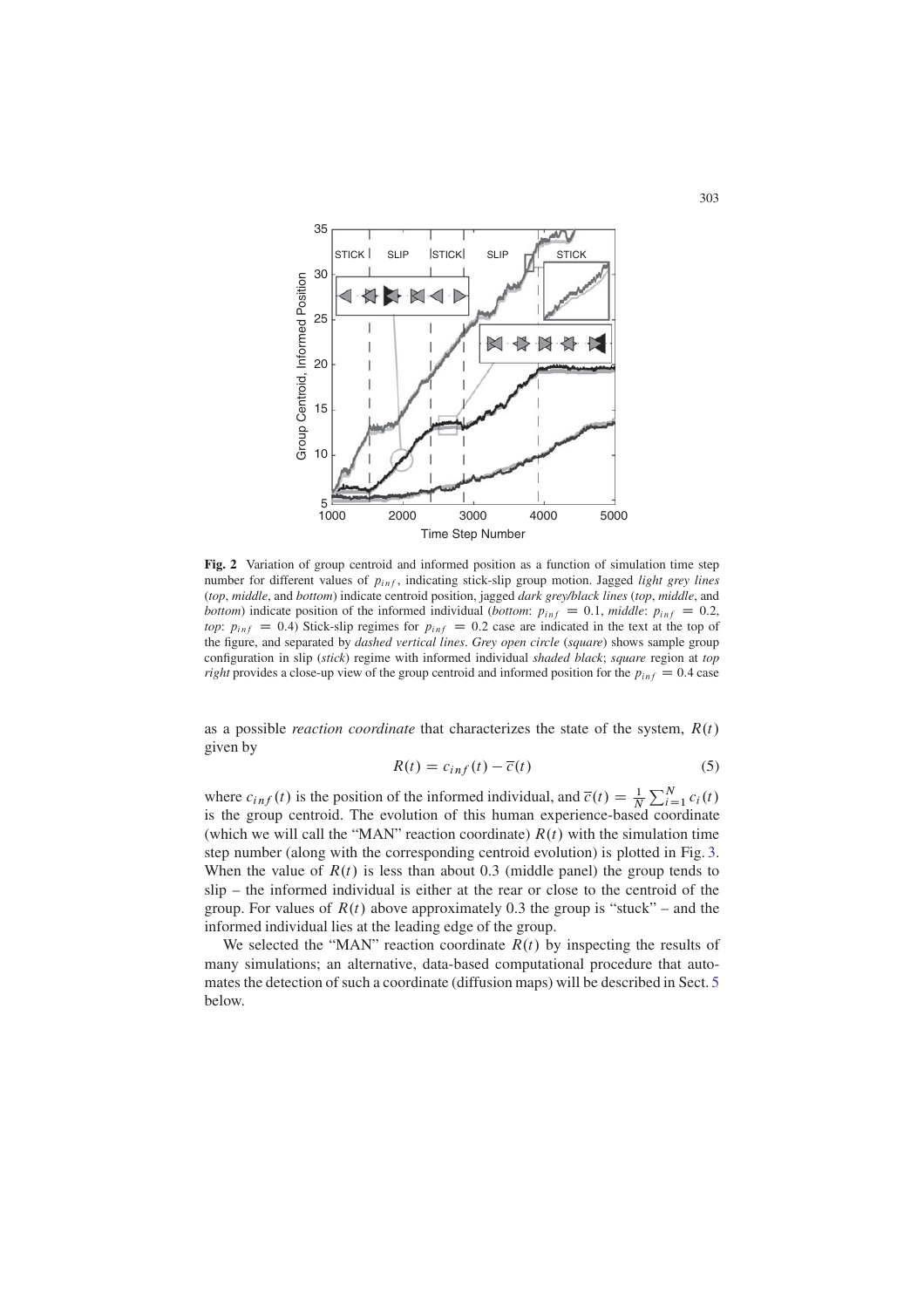

**Fig. 3** Evolution of the group centroid ( $p_{inf} = 0.2$ ) as a function of simulation time step number (*top panel*); corresponding evolution of the "MAN" coordinate  $R(t)$  defined in (5) (*middle panel*); and corresponding evolution of the "MACHINE" coordinate (*bottom panel*). *Dashed boxes* mark "stick" regimes, *shaded boxes* correspond to "slip" regimes

## **4 Coarse Variable Analysis**

We assume that the evolution of the system can be described in terms of a single, slowly evolving random variable  $q$ ; the remaining system variables (or their statistics) are assumed to quickly become slaved to  $q$ . The evolution of the system can then be approximately described in terms of a time-dependent probability density function  $f(q, t)$  for the slow variable q that evolves according to the following *effective* Fokker–Planck equation [10]:

$$
\frac{\partial f}{\partial t} = \frac{\partial}{\partial q} \left( \frac{\partial}{\partial q} [D(q)f(q,t)] - V(q)f(q,t) \right). \tag{6}
$$

If the effective drift  $V(q)$  and the effective diffusion coefficient  $D(q)$  can be explicitly written down as functions of  $q$ , then  $(6)$  can be used to compute interesting long-time properties of the system (e.g., the equilibrium distribution). Assuming that (6) provides a good approximation, we use  $V(q) = \lim_{\Delta t \to 0} \frac{Q(t + \Delta t) - q | Q(t) = q}{\Delta t}$ , and  $D(q) = \lim_{\Delta t \to 0} \frac{-(Q(t+\Delta t)-q)^2|Q(t)=q}{\Delta t}$  to estimate the average drift, V, and diffusion coefficient D from short-time bursts of appropriately initialized detailed ("microscopic") simulations [11–14]. The steady solution of (6) is proportional to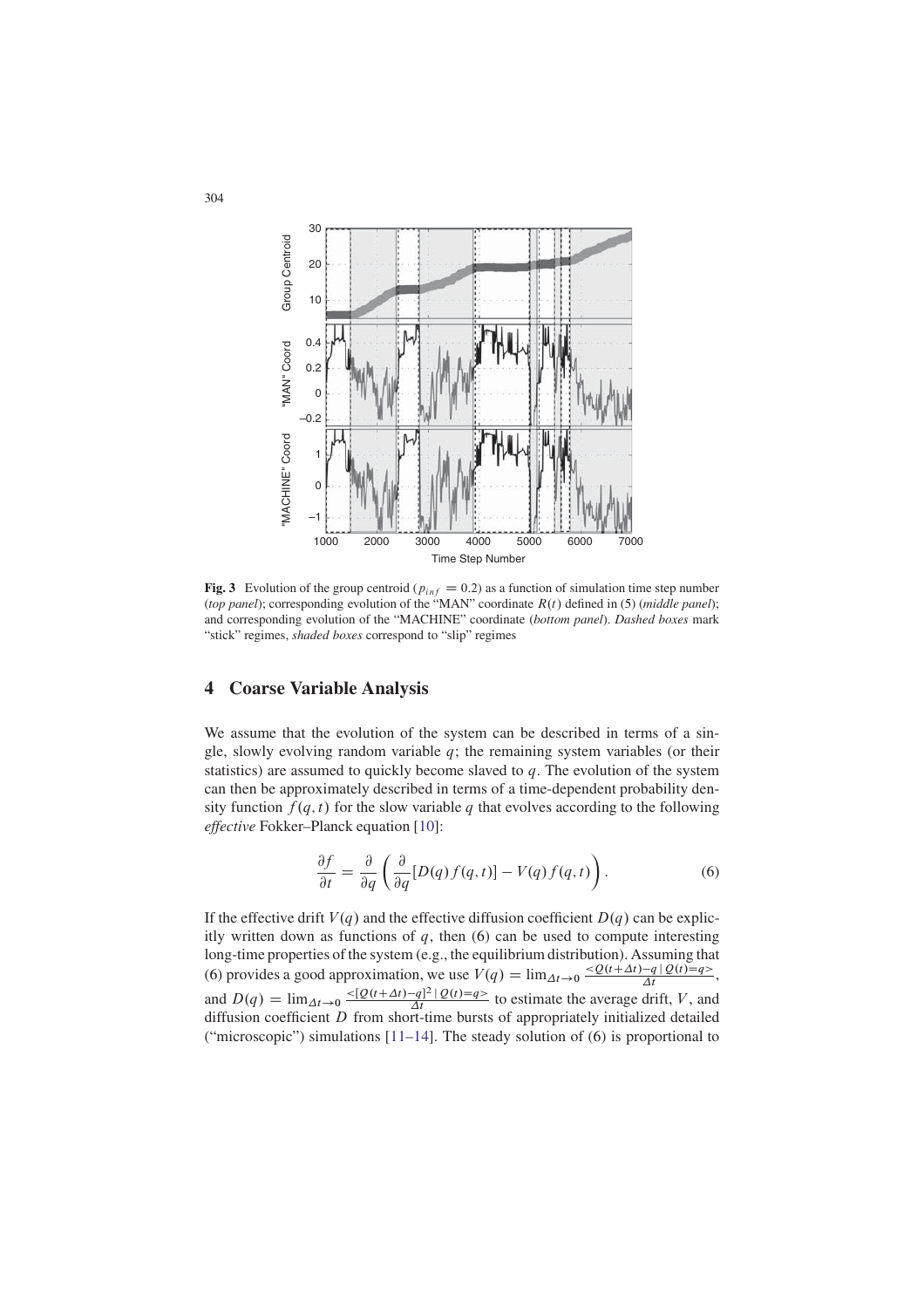$exp[-\beta \Phi(q)]$ , where the effective free energy  $\Phi(q)$  is defined as

$$
\beta \Phi(q) = -\int_0^q \frac{V(q')}{D(q')} dq' + \ln D(q) + \text{constant.}
$$
\n(7)

Consequently, computing the effective free energy and the equilibrium probability distribution could be accomplished without the need for long-time detailed simulations. Processing the results of multiple, short simulation bursts allows computational estimation of the effective drift  $V(q)$  and the effective diffusion coefficient  $D(q)$  (using the above definitions averaged over many replicas).  $\Phi(q)$  is then computed by numerical evaluation of the formula (7). The estimation of drift and diffusion coefficients for an effective Fokker–Planck equation assumes the knowledge of suitable slow reaction coordinates that describes the system dynamics.

The effective free energy profile shown in Fig. 4 (top panel) is computed by binning long time simulation data in the (empirically determined, "MAN") coordinate  $R(t)$  and using the relationship (at equilibrium)  $P(R) \propto \exp(-\beta \Phi)$  where  $P(R)$ is the probability distribution of  $R$ . This effective free energy profile is characterized by a number of shallow local minima, roughly equally separated by a value of  $L_{zod} = 0.1$  in the reaction coordinate. When the group is "stuck", the rate of change of  $\overline{c}(t)$  (the second quantity in (5)) is close to zero, and changes in  $R(t)$  (for this state) largely consist of changes in the informed position  $(c_{\text{inf}}(t))$  by approximately  $\pm \mu_s \Delta t$ . In the slip state both terms in (5) vary;  $\overline{c}(t)$  changes at each time step by approximately  $\frac{1}{N}(N_R - N_L)\mu_s \Delta t$ , where  $N_R(N_L)$  is the total number of individuals traveling to the right (left). The speed of the group, estimated from the difference in the group centroid location over time windows of 250 and of 500 steps, is plotted as a function of the reaction coordinate  $R(t)$  in the inset in (Fig. 4) (top panel); there is clearly a change in group speeds between the stick and slip regimes.

The bistable effective free energy profile shown in Fig. 4 (bottom panel) bins long time simulation data according to values of the centroid speed, and uses the equilibrium relationship between the effective free energy and the stationary distribution of centroid speed.

### **5 Diffusion Maps and Data-Based Analysis**

We now describe a *diffusion map* approach that automates the detection of suitable coarse coordinates by data-mining detailed simulation results.

We first define a pairwise similarity matrix **K** between simulation datapoints where each "datapoint" is a vector **x** with components consisting of the (sorted) distances of all naive individuals to the informed individual in the group

$$
K_{i,j} = K(\mathbf{x}_i, \mathbf{x}_j) = \exp\left[-\left(\frac{\|\mathbf{x}_i - \mathbf{x}_j\|}{\sigma}\right)^2\right];\tag{8}
$$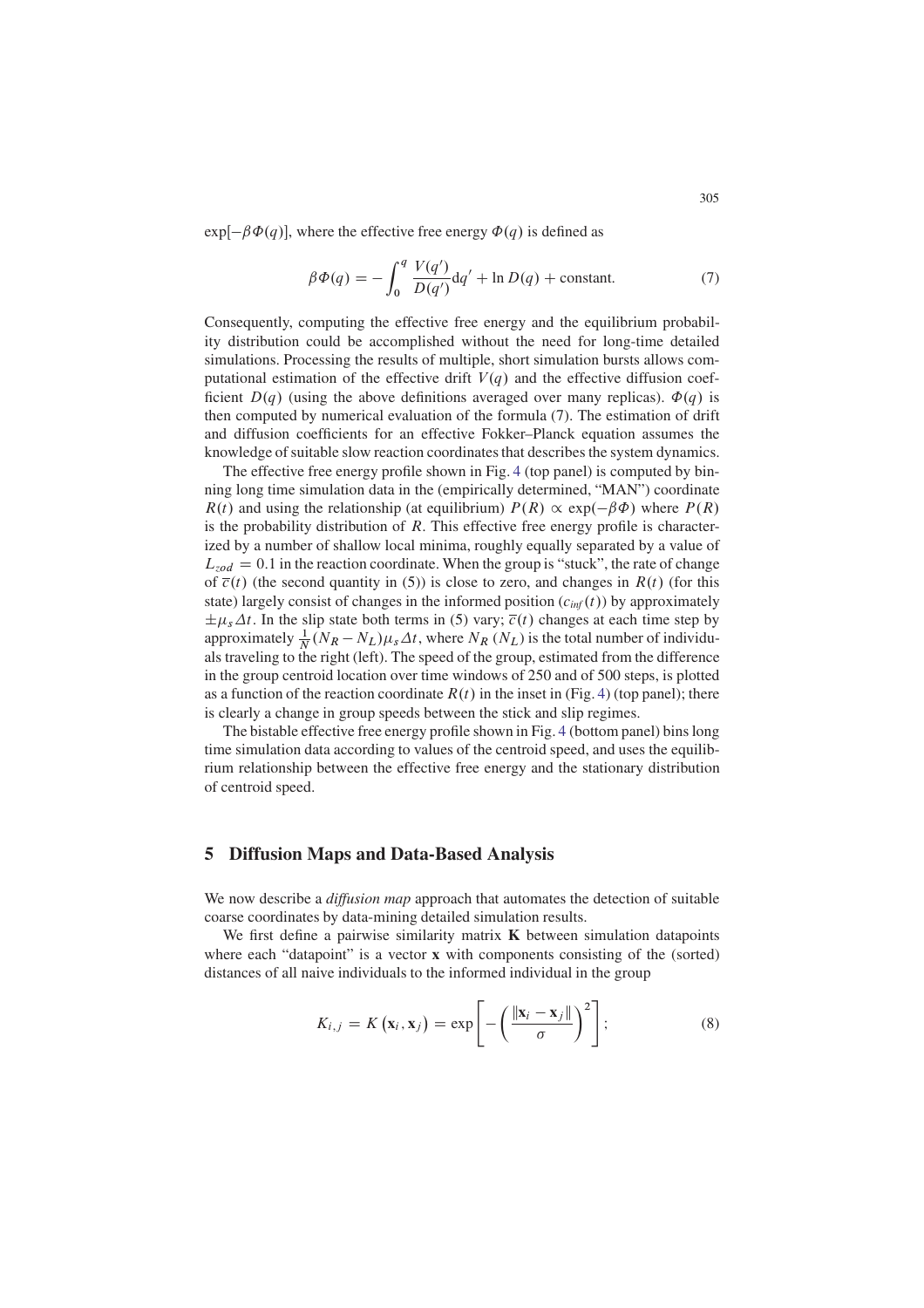

**Fig. 4** *Top*: Effective free energy profile computed from long time simulations (*thick black line*) and from coarse estimation *(thin grey line)* in terms of the "MAN" coordinate  $R(t)$  (5). The local minima in the effective free energy profile are separated by a value of approximately  $L_{ZOD} = 0.1$ . Inset: plot of centroid speed vs. the "MAN" coordinate  $R(t)$ ; line shade distinguishes number of time steps over which centroid speed is estimated (*grey line*: 250 steps, *black line*: 500 steps). *Dashed boxes* in this figure suggest the "stick" regimes. *Bottom*: Effective free energy  $\beta \Phi(V)$ . (*grey line*) in terms of the centroid speed (computed from binning centroid speeds from a long time simulation and using  $P(V) \propto \exp(-\beta \Phi)$ ). The simulation database consists of 200,000 time steps, with the centroid speed estimated over intervals of 200 steps. The *black line* is a polynomial fit to the effective potential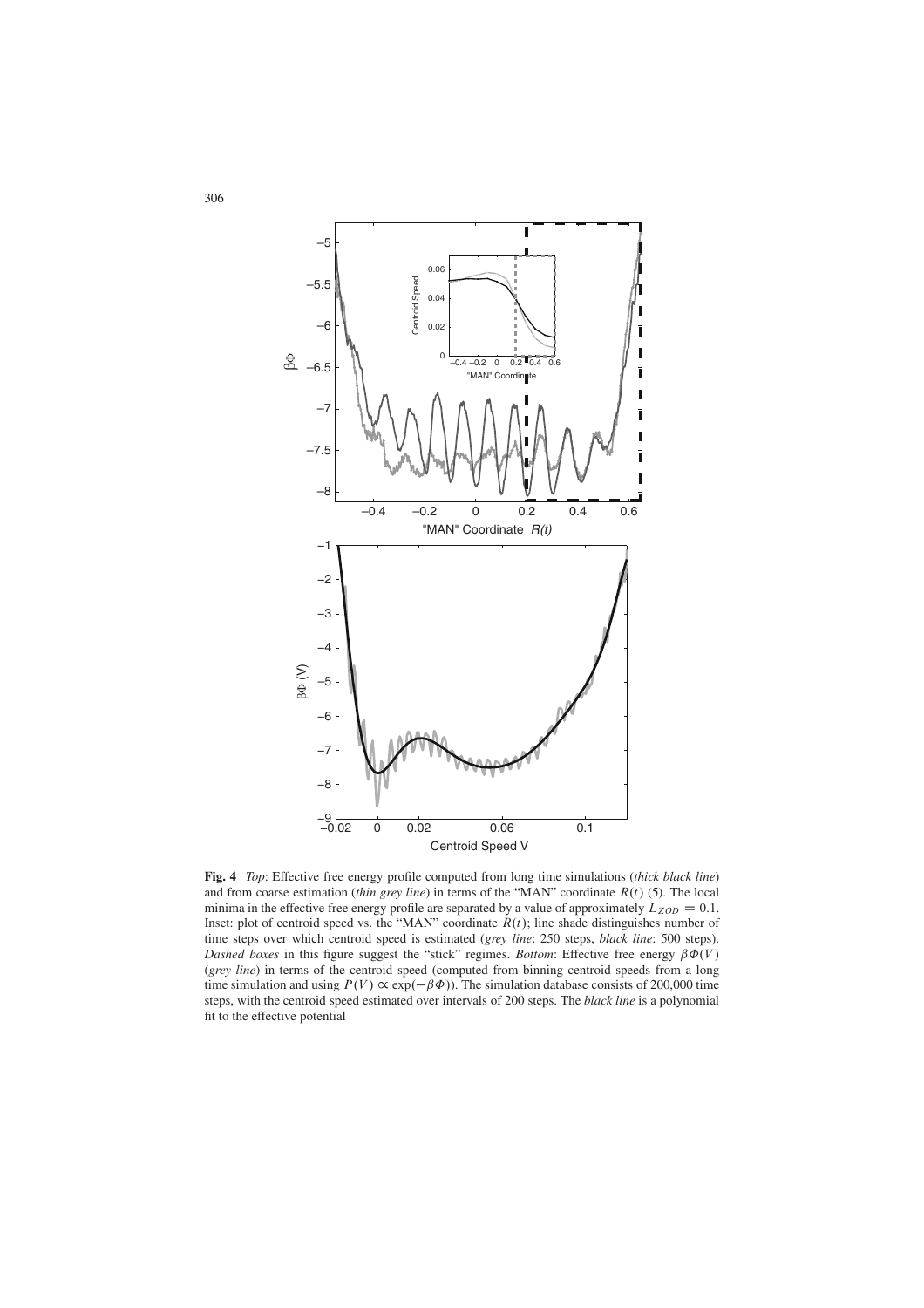$\sigma$  is a parameter that determines the "neighborhood size" within which the Euclidean distance between two data vectors provides a meaningful measure of their similarity. We use a small representative sample of the data in the construction of **K**. Defining the diagonal normalization matrix  $D_{i,i} = \sum_j K_{i,j}$ , we construct the Markovian matrix  $M = D^{-1}K$ . We show below that the components of the simulation data in a few of the leading eigenvectors of the matrix **M** may be used as a low dimensional representation of the data.

The matrix **M** is adjoint to the symmetric matrix **Ms**

$$
M_s = D^{1/2} M D^{-1/2} = D^{-1/2} K D^{-1/2}
$$
 (9)

which shares its eigenvalues; eigenvectors of M, denoted  $\phi_i$ , are related to those of  $M_s$ , denoted  $\psi_i$  as follows

$$
\boldsymbol{\phi}_j = \mathbf{D}^{-1/2} \boldsymbol{\psi}_j \tag{10}
$$

The *diffusion map* curve shown in Fig. 5 plots components of the top two, nontrivial, eigenvectors of **M** obtained by eigendecomposition of  $M_s$  with the use of (10). It is clear that points in this diffusion map are ordered along a curve according to the value of the diffusion map coordinate  $\Phi(2)$  associated with each simulation datapoint. The diffusion map calculation has thereby provided an alternative (we will call it the "MACHINE") reaction coordinate through eigenprocessing of simulation data. We find a remarkable one-to-one correspondence between this "MACHINE" coordinate  $\Phi(2)$  and the "MAN" coordinate  $R(t)$ , shown in the top inset in Fig. 5. Information on the coordinate  $R(t)$  is not passed to the diffusion map calculation routine, yet this data-mining approach locates a coordinate that clearly and strongly correlates with  $R(t)$ . We also note that the Nyström formula [15] allows us to approximate the diffusion map coordinates of new simulation points, outside the original sample (used to construct  $M_s$ ).

#### **6 Conclusions**

Coarse-graining of the collective dynamics of animal group models may be enhanced through the detection of good *coarse variables* (observables). These can be proposed based on experience, obtained through extensive observation of system simulations; alternatively, they can be obtained using manifold learning techniques, such as the diffusion maps demonstrated here. In our illustrative example the essential dynamics exhibited bistability between a "slip" and a "stick" state; we note, however, that the observed bistability was especially sensitive to the "agent response time" parameter  $\Delta t$ . The bistable dynamics could be effectively characterized in terms of a single reaction coordinate; an effective free energy surface was obtained that succinctly summarizes the bistable dynamics. What was particularly gratifying here was the strong correlation between an empirical coordinate, based on extensive observations of the problem, and the coordinate discovered by the computer-assisted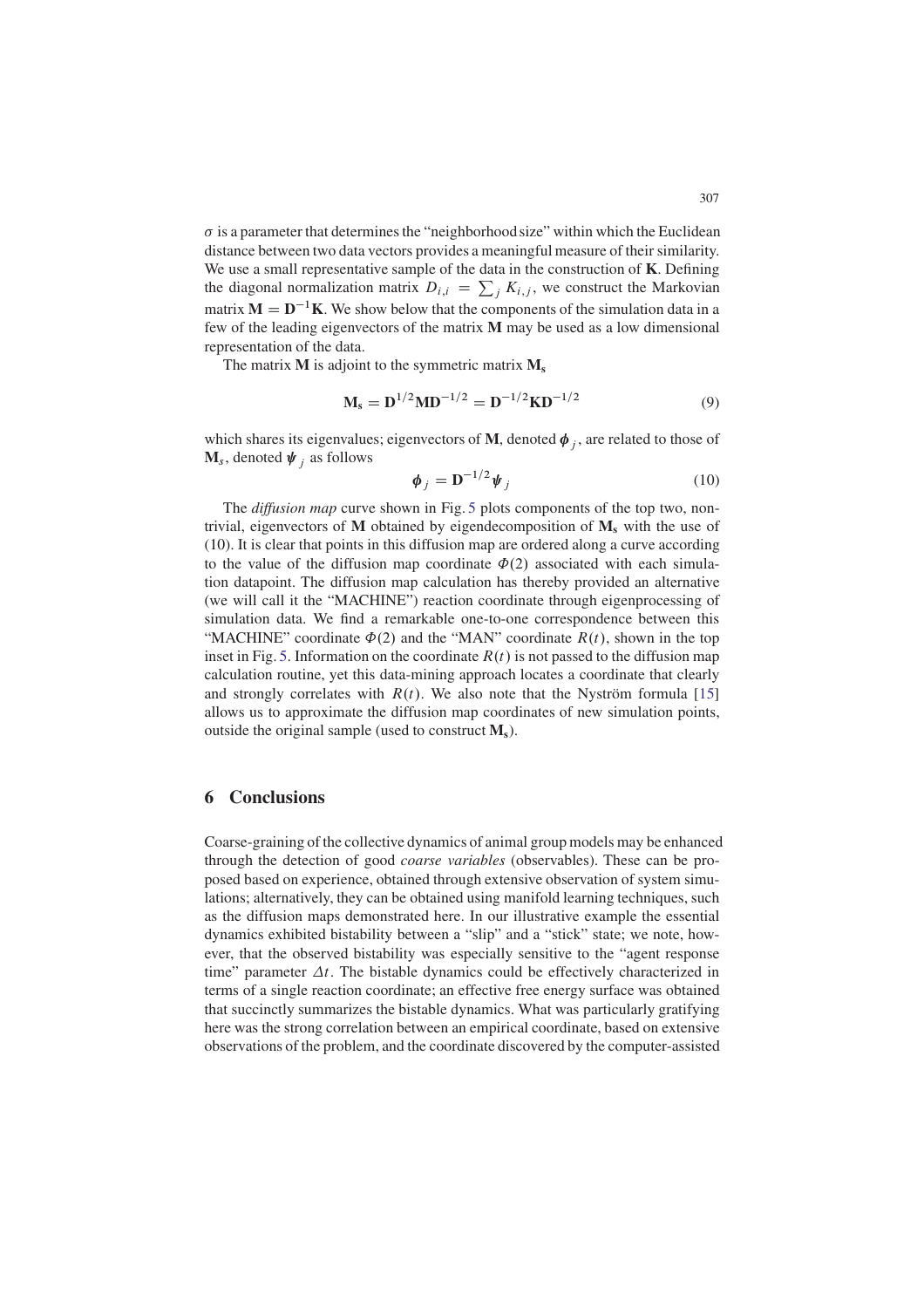

**Fig. 5** Diffusion map results. The main plot shows the top two eigenvector components of the simulation data, with points shaded according to value of "MAN" coordinate  $R(t)$  (scale shown in shadebar). The *bottom left* inset shows the leading eigenvalues of the corresponding Markov matrix. Individual configurations at several representative points (A,B,C,D,E,F) along the diffusion map curve are included. The instantaneous directions of the naive individuals (*grey triangles*) and of the informed individual (*black triangle*) are indicated by the triangle orientation. Top inset: plot of "MAN" coordinate  $R(t)$  vs. the "MACHINE" coordinate  $\Phi(2)$  for all simulation data points

Diffusion Map approach. In [16], this framework was shown to be equally effective in coarse-graining the dynamics of a 1-dimensional individual-based model of animal group formation with signaling constraints. This model has no informed individuals but for certain parameters exhibits "stick-slip" dynamics. This suggests that data-mining techniques can be naturally and efficiently linked with computational multiscale algorithms, in a way that can help accelerate the extraction of coarse-grained, system-level information from direct, individual-based models.

**Acknowledgements** This work was partially supported by the National Science Foundation and by the US AFOSR.

308